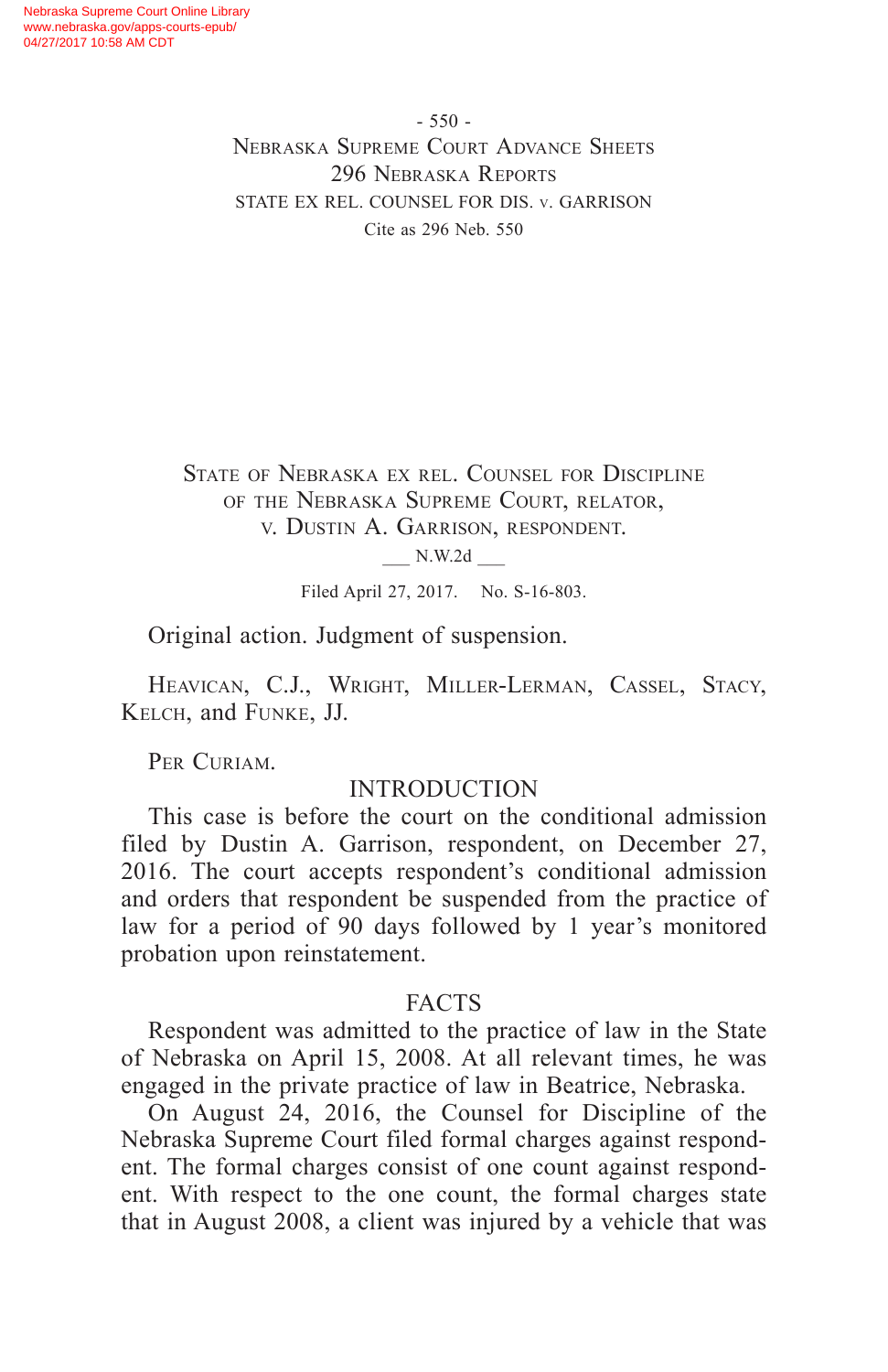- 551 - Nebraska Supreme Court Advance Sheets 296 Nebraska Reports STATE EX REL. COUNSEL FOR DIS. v. GARRISON Cite as 296 Neb. 550

being driven by Devin Witt and that was registered in Texas to "SERCO, Inc." A police report was issued, which listed addresses for both Witt and SERCO in Borger, Texas.

The client initially retained a different attorney to represent him in a claim for damages against Witt and SERCO in Texas. In July 2009, that attorney was suspended from the practice of law, and his partner, respondent, began representing the client. No engagement contract was signed between the client and respondent.

On February 18, 2010, respondent sent a letter to "Serco, Inc.," in Reston, Virginia, to make a claim for damages suffered by the client in the August 2008 accident. On February 19, Serco in Virginia, sent a letter to respondent stating that it had never employed Witt and that it did not own any vehicles that were in Nebraska or that were involved in an accident in August 2008.

On May 21, 2012, respondent filed on a complaint on behalf of the client against "Serco, Inc.," a New Jersey corporation, and Witt, individually and as an employee of Serco in New Jersey. It was alleged in the complaint that Serco in New Jersey had a registered agent in Lincoln, Nebraska. Serco in New Jersey was served via U.S. mail through its registered agent in Lincoln, and Witt was served via U.S. mail at his address in Borger. A summons was served via certified mail to Serco in New Jersey, in care of its registered agent in Lincoln.

On October 7, 2013, the trial court entered an order of summary judgment against Serco in New Jersey in the amount of \$210,216.36. In March 2014, respondent initiated garnishment proceedings on Serco's account at a Pennsylvania bank.

In April 2014, Serco in New Jersey filed a motion to vacate the default judgment and a motion for temporary injunction, in which it stated that it was unrelated to the entity doing business as "SERCO in Borger, Texas," which had been identified in the August 2008 police report. Serco in New Jersey further stated in its motions that it had never employed Witt.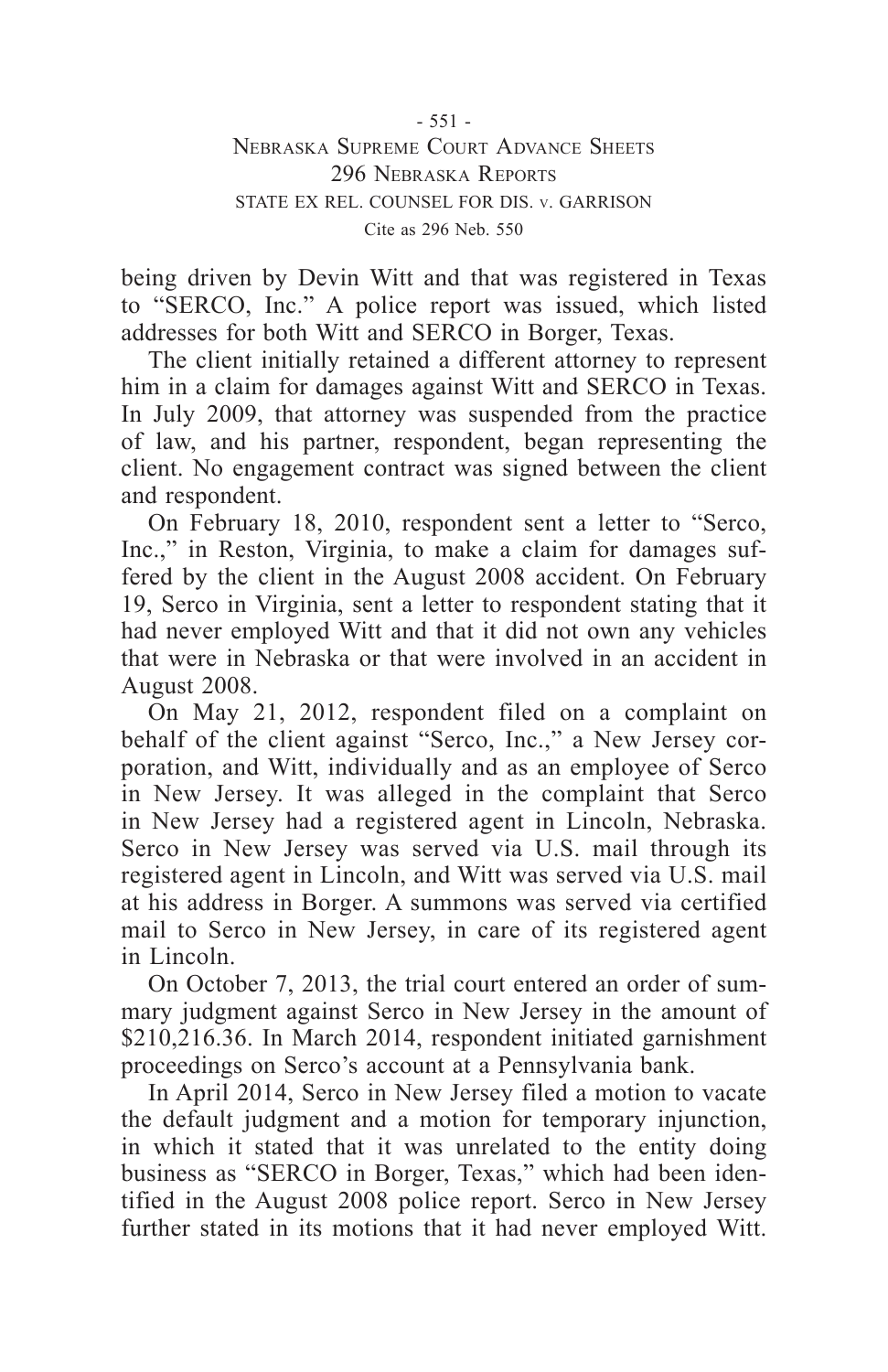- 552 - Nebraska Supreme Court Advance Sheets

296 Nebraska Reports STATE EX REL. COUNSEL FOR DIS. v. GARRISON Cite as 296 Neb. 550

On April 24, the trial court entered an order in which it denied the motions.

Between December 2010 and April 2015, the client and respondent communicated via Facebook messages. Throughout the pendency of the case, the client asked numerous questions regarding the progress of the case and asked for explanations regarding the lawsuit. According to the formal charges,

[r]espondent responded with statements such as "relax", "I will take care of it", "I will explain later", "we are fine", "we won", "Be happy. We are in the driver's seat", "I'm busy right now", "u realize we sued the wrong company right? We got the money from a company that had it. The correct company would never have had this type of money to pay our judgment", "this is complicated", "we've been busting our asses getting ready for this hearing", "I can't explain the whole process", and claimed they will have to write a book to explain it all to him.

The formal charges state that respondent failed to adequately answer the client's questions and adequately explain what was happening regarding the status of the client's lawsuit.

In April 2014, respondent discussed his fee amount with the client via Facebook messages. Respondent informed the client that his usual fee was 33 to 40 percent, but that he would accept 33 percent from the client's award.

Serco in New Jersey appealed the trial court's decision denying its motion to vacate the default judgment. On June 12, 2015, this court filed an opinion in which we reversed the judgment of the trial court and remanded the cause with directions to the district court to vacate the default judgment entered against Serco in New Jersey. See *Carrel v. Serco Inc.*, 291 Neb. 61, 864 N.W.2d 236 (2015).

In July 2015, Serco in New Jersey filed a motion for summary judgment and served respondent at his office address. On July 16, new counsel entered an appearance on behalf of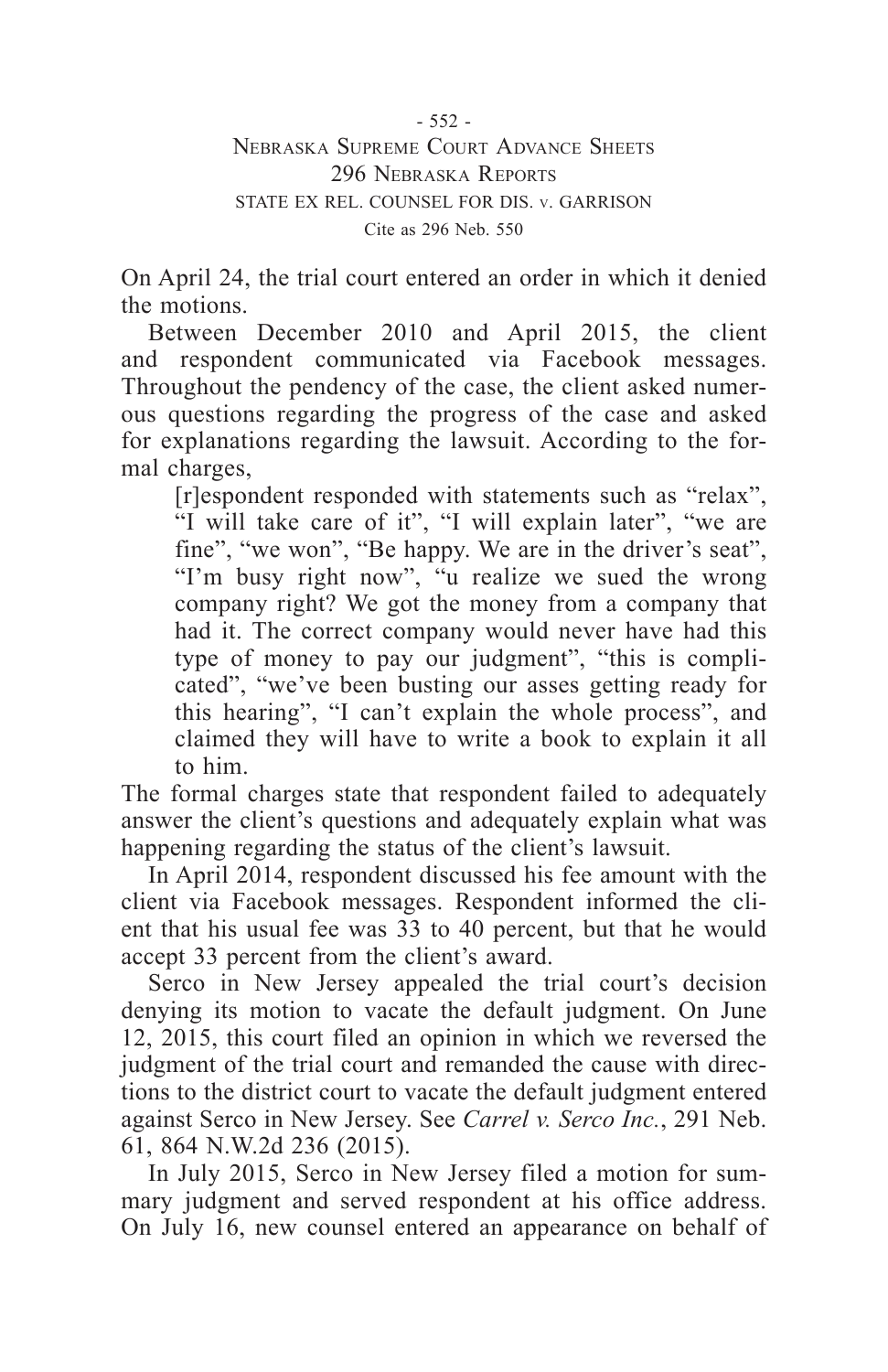- 553 -

Nebraska Supreme Court Advance Sheets 296 Nebraska Reports STATE EX REL. COUNSEL FOR DIS. v. GARRISON Cite as 296 Neb. 550

the client, and on July 28, respondent filed a motion to withdraw as counsel.

On July 31, 2015, a first amended complaint was filed against "SERCO, INC.," in Texas and Witt, individually and as an employee of SERCO in Texas. The client's new counsel perfected the service of SERCO in Texas and Witt at the addresses provided in the police report of the August 2008 incident. On December 2, the action against SERCO in Texas was dismissed with prejudice and the action against Witt was dismissed.

The formal charges allege that by his actions, respondent violated his oath of office as an attorney, Neb. Rev. Stat. § 7-104 (Reissue 2012), and Neb. Ct. R. of Prof. Cond. §§ 3-501.1 (competence), 3-501.3 (diligence), 3-501.4(a) and (b) (communications), 3-501.5(b) and (c) (fees), and 3-508.4(a) (misconduct).

On December 27, 2016, respondent filed a conditional admission pursuant to Neb. Ct.  $\overline{R}$ . § 3-313 of the disciplinary rules, in which he conditionally admitted that he violated his oath of office as an attorney and professional conduct rules §§ 3-501.1, 3-501.3, 3-501.4(a) and (b), 3-501.5(b) and (c), and 3-508.4(a). Respondent also acknowledged in his conditional admission that he had previously received two private reprimands. In the conditional admission, respondent knowingly does not challenge or contest the truth of the matters conditionally admitted and waives all proceedings against him in connection with the formal charges in exchange for a 90-day suspension followed by 1 year's monitored probation. Upon reinstatement, if accepted, the monitoring shall be by an attorney licensed to practice law in the State of Nebraska and who shall be approved by the Counsel for Discipline. Respondent shall submit a monitoring plan with his application for reinstatement which shall include, but not be limited to the following: During the first 6 months of probation, respondent will meet with and provide the monitor a weekly list of cases for which respondent is currently responsible,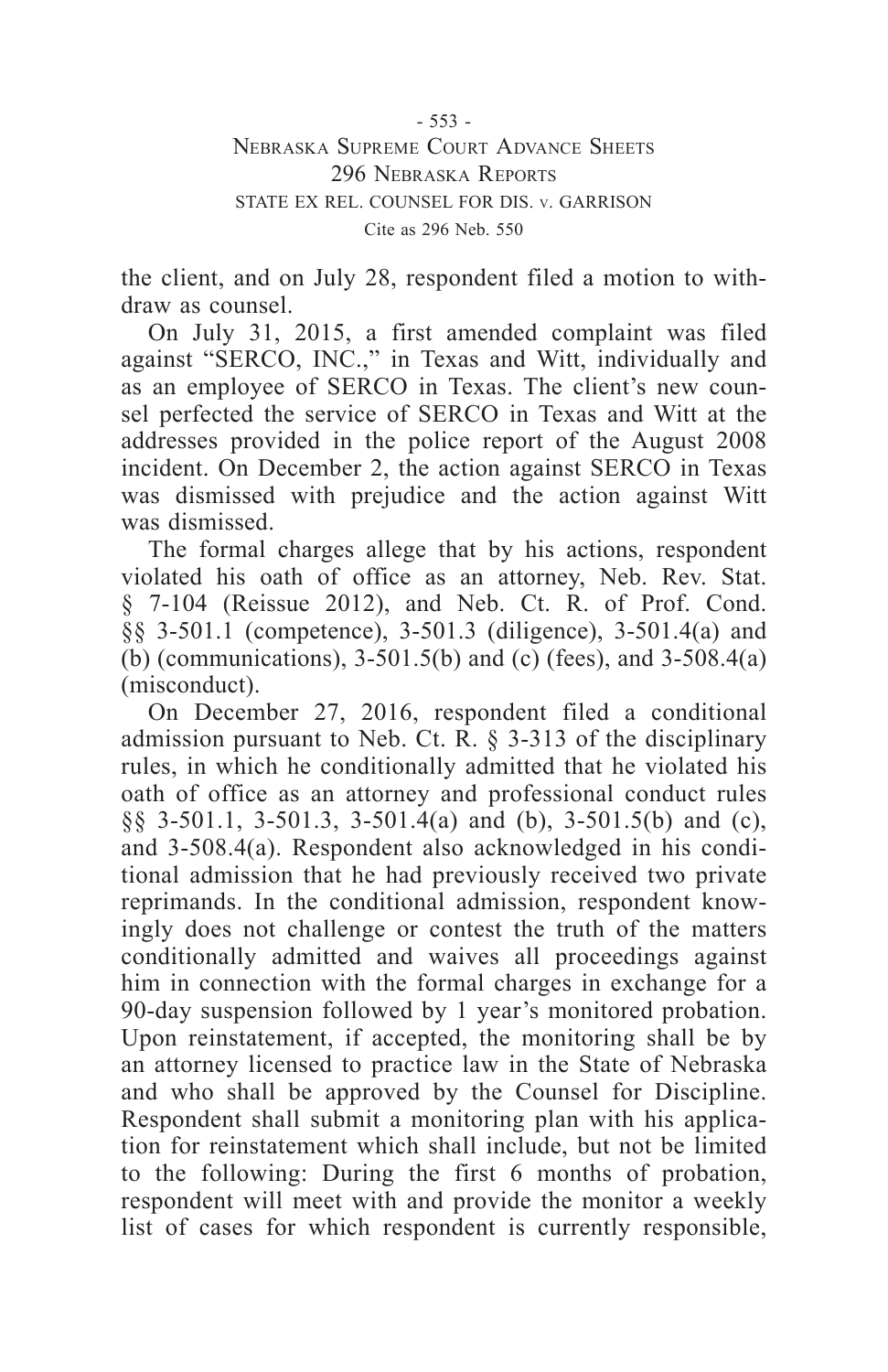# - 554 - Nebraska Supreme Court Advance Sheets 296 Nebraska Reports STATE EX REL. COUNSEL FOR DIS. v. GARRISON Cite as 296 Neb. 550

which list shall include the following: The date the attorneyclient relationship began; the general type of case; the date of last contact with the client; the last type and date of work completed on the file (pleading, correspondence, document preparation, discovery, court hearing); the next type of work and date that work should be completed on the case; any applicable statutes of limitations and their dates; and the financial terms of the relationship (hourly, contingency, et cetera). After the first 6 months through the end of probation, respondent shall meet with the monitor on a monthly basis and provide the monitor with a list containing the same information set forth above. Respondent shall work with the monitor to develop and implement appropriate office procedures to ensure that the clients' interests are protected. Respondent shall reconcile his trust account within 10 working days of receipt of the monthly bank statement and provide the monitor a copy within 5 working days. Respondent shall submit a quarterly compliance record to the Counsel for Discipline demonstrating that respondent is adhering to the foregoing terms of probation. The quarterly report shall include a certification by the monitor that the monitor has reviewed the report and that respondent continues to abide by the terms of probation. If at any time the monitor believes respondent has violated the professional conduct rules or has failed to comply with the terms of probation, the monitor shall report the same to the Counsel for Discipline. Finally, respondent shall pay all the costs in this case, including the fees and expenses of the monitor, if any.

The proposed conditional admission included a declaration by the Counsel for Discipline, stating that respondent's proposed discipline is appropriate.

# ANALYSIS

Section 3-313, which is a component of our rules governing procedures regarding attorney discipline, provides in pertinent part: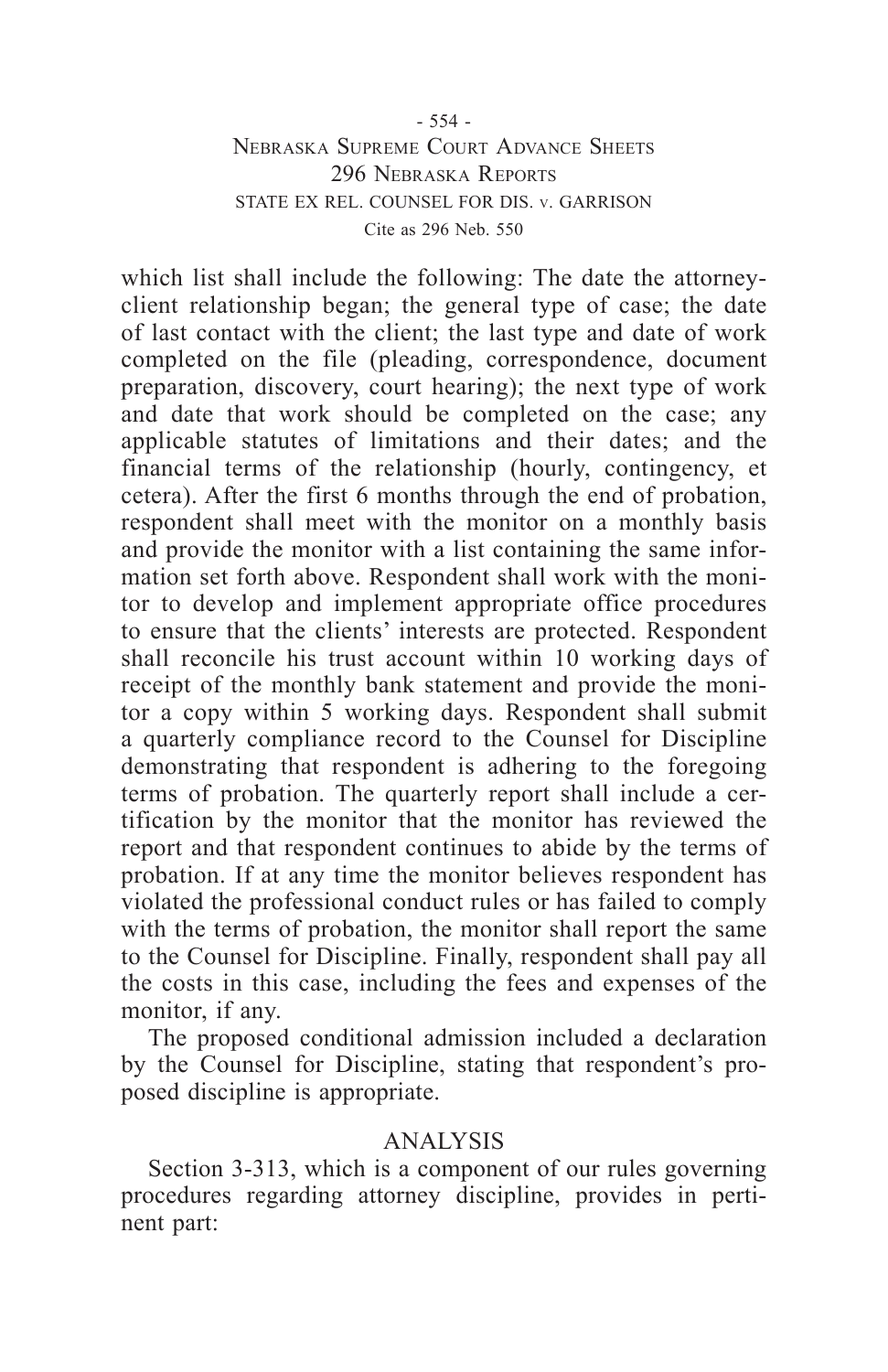# - 555 - Nebraska Supreme Court Advance Sheets 296 Nebraska Reports STATE EX REL. COUNSEL FOR DIS. v. GARRISON Cite as 296 Neb. 550

(B) At any time after the Clerk has entered a Formal Charge against a Respondent on the docket of the Court, the Respondent may file with the Clerk a conditional admission of the Formal Charge in exchange for a stated form of consent judgment of discipline as to all or part of the Formal Charge pending against him or her as determined to be appropriate by the Counsel for Discipline or any member appointed to prosecute on behalf of the Counsel for Discipline; such conditional admission is subject to approval by the Court. The conditional admission shall include a written statement that the Respondent knowingly admits or knowingly does not challenge or contest the truth of the matter or matters conditionally admitted and waives all proceedings against him or her in connection therewith. If a tendered conditional admission is not finally approved as above provided, it may not be used as evidence against the Respondent in any way.

Pursuant to § 3-313, and given the conditional admission, we find that respondent knowingly does not challenge or contest the matters conditionally admitted. We further determine that by his conduct, respondent violated conduct rules §§ 3-501.1, 3-501.3, 3-501.4(a) and (b), 3-501.5(b) and (c), and 3-508.4(a), and his oath of office as an attorney licensed to practice law in the State of Nebraska. Respondent has waived all additional proceedings against him in connection herewith. Upon due consideration, the court approves the conditional admission and enters the orders as indicated below.

# **CONCLUSION**

Respondent is suspended from the practice of law for a period of 90 days, effective immediately, after which period respondent may apply for reinstatement to the bar. Should respondent apply for reinstatement, his reinstatement shall be conditioned upon respondent's being on probation for a period of 1 year, including monitoring, following reinstatement,